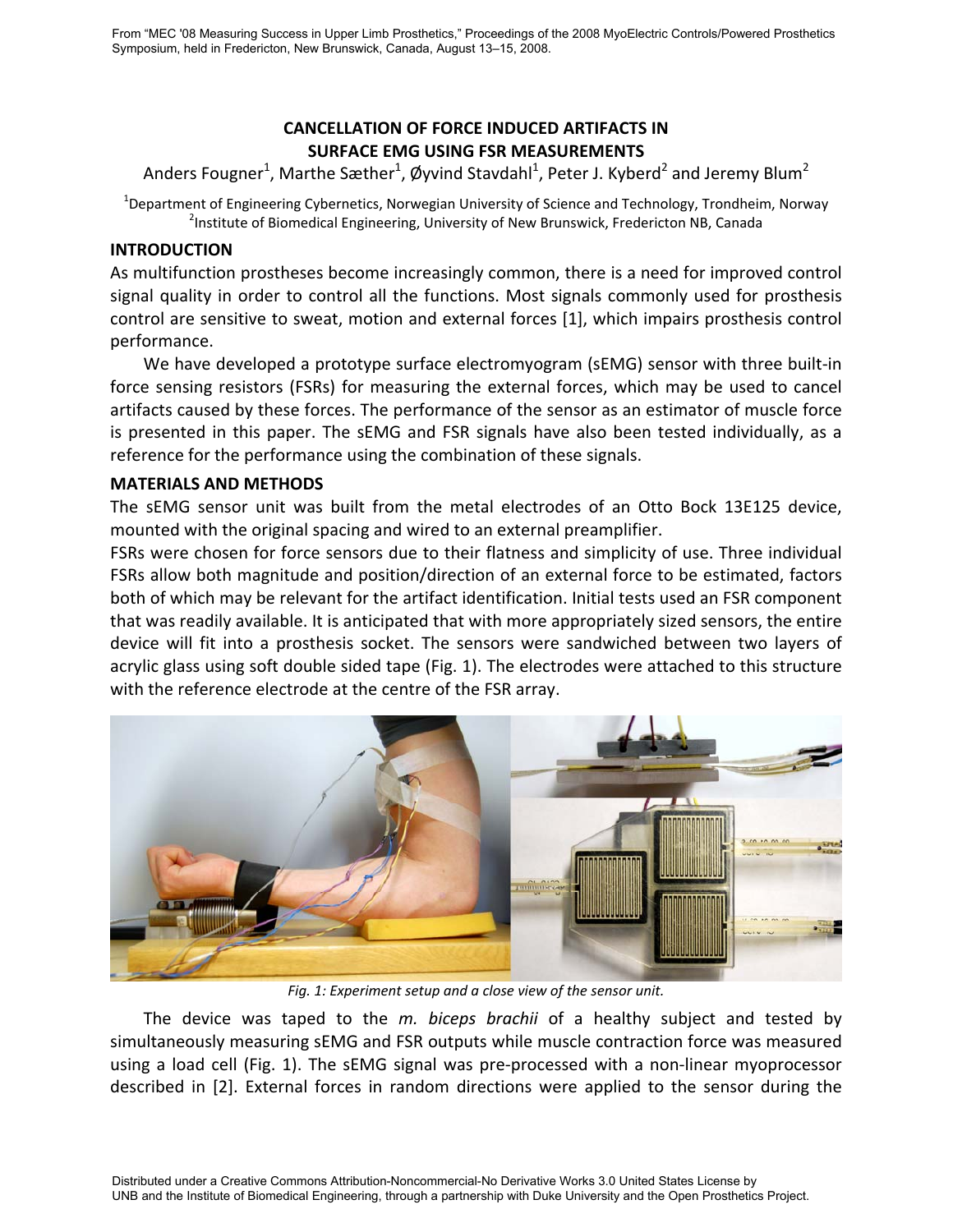measurements in order to induce artifacts. Data was collected at 218 Hz for approx. 50 s. Three data sets were acquired; a *training set* and a *validation set* collected immediately after each other, and a *test set* acquired after having removed and then reapplied the device to the subject's arm.

Multilayer perceptron (MLP) networks with different numbers of hidden nodes (2‐25 nodes, 10 MLP networks of each size) were employed to estimate the muscle force based on sEMG and FSR signals. Following MLP training and validation, the best 50% of the MLP networks of each size were chosen for final assessment using the test set. A linear and a quadratic mapping function were also fitted to the training set for comparison.

## **RESULTS**

Fig. 2 presents an example data set with all recorded data. Note the two central peaks in the FSR signals, which are not accompanied by peaks in the load cell signal; these represent artifacts. The result of the force estimation, using the test set and an MLP network and a linear mapping function, respectively, is presented in Fig. 3.

Fig. 4 shows the estimated against measured force for the test set after training and validating the MLP network. Note the presense of hysteresis in the FSR based estimate and the apparent treshold levels in the sEMG based estimates. Also note the presence of force artifacts in both sEMG based graphs, evident as significant force estimate values at approximate zero load cell force.

The root mean sqare error (RMSE) rates for the different combinations of sEMG and FSR as inputs are presented in Fig. 5. No reduction in RMSE was detected when increasing the number of hidden MLP nodes beyond n=4.



Distributed under a Creative Commons Attribution-Noncommercial-No Derivative Works 3.0 United States License by UNB and the Institute of Biomedical Engineering, through a partnership with Duke University and the Open Prosthetics Project.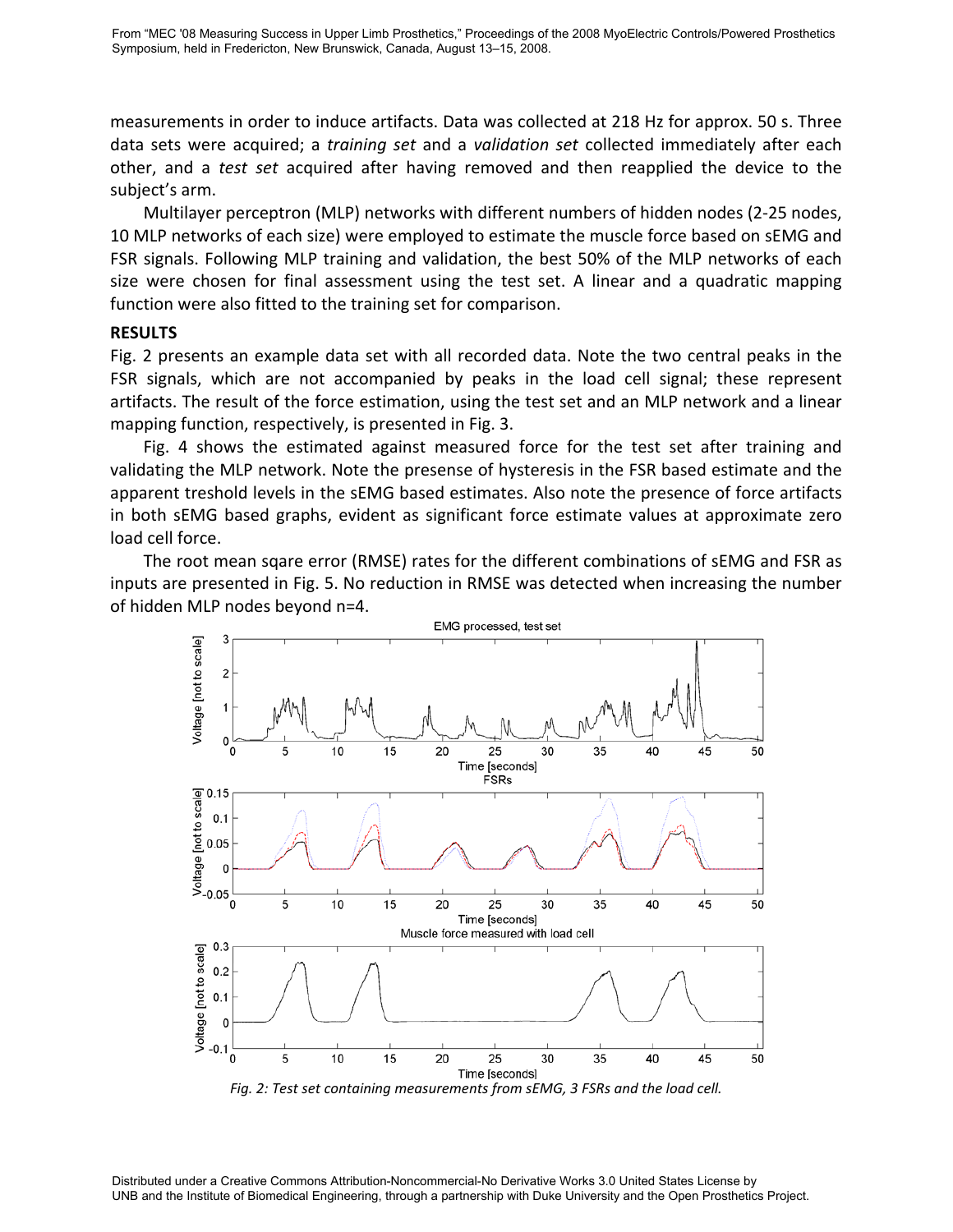From "MEC '08 Measuring Success in Upper Limb Prosthetics," Proceedings of the 2008 MyoElectric Controls/Powered Prosthetics Symposium, held in Fredericton, New Brunswick, Canada, August 13–15, 2008.



Fig. 3: Estimation results for three different test set inputs. Estimation using an MLP with 4 hidden nodes and a *linear mapping function. Note different vertical scales; unit is percent of maximum voluntary contraction (MVC).*



Fig. 4: Measured vs estimated force using an MLP with 4 hidden nodes. Same data set as in Fig. 3.

#### **DISCUSSION**

The results indicate that four hidden MLP nodes is a sufficient number to discriminate forces, as no improvement can be seen when increasing the MLP size beyond this point. The optimal MLP performed better than a linear estimator except when basing the estimate on FSR measurements alone, in which case the two techniques were equally successful.